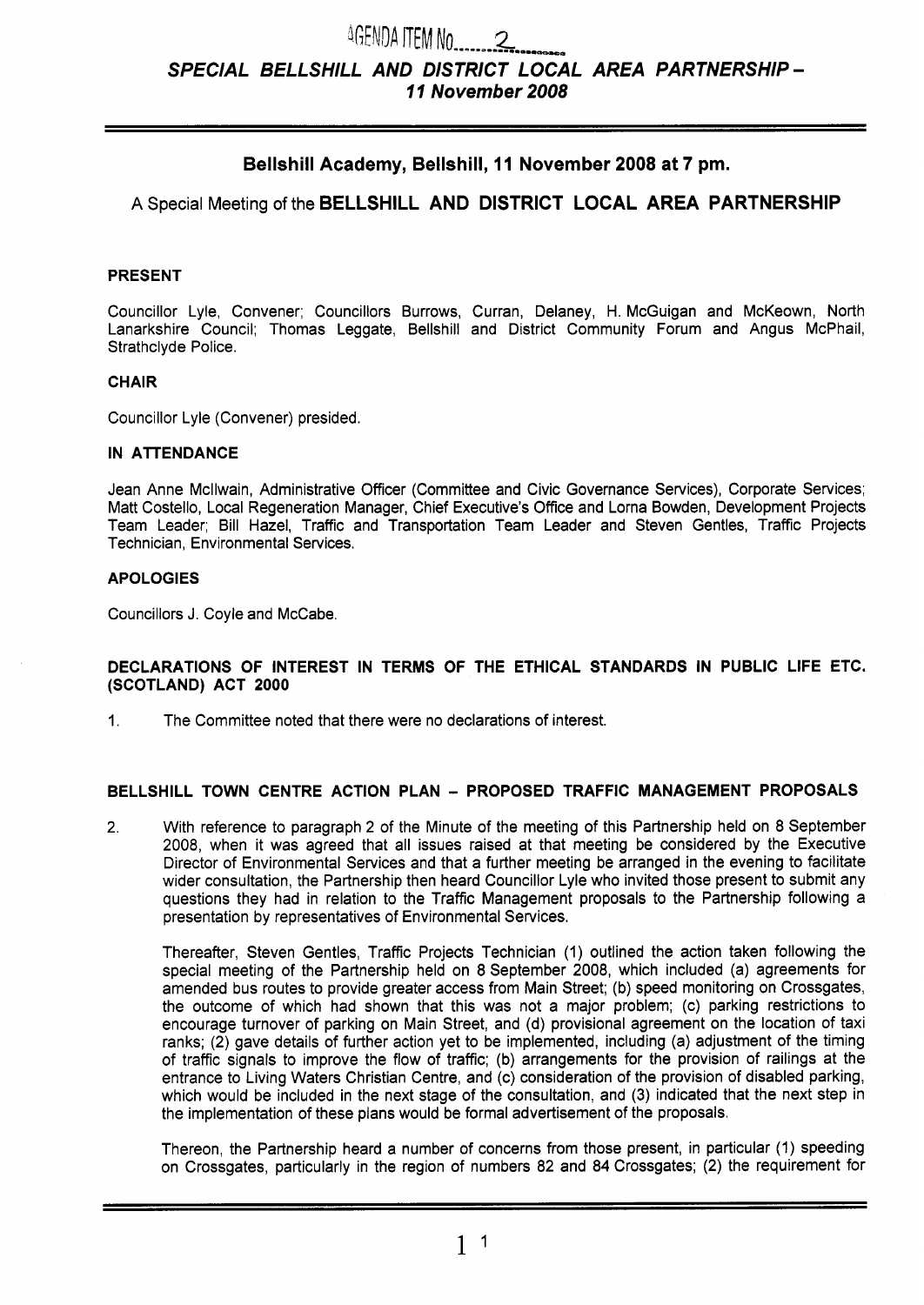crossing provision; (3) the difficulties of traffic movements due to congestion; **(4)** the obstruction of residents accesses due to parking; (5) the unsuitability of the proposed taxi rank on Main Street opposite the Saints and Sinners; (6) the lack of buses along Main Street, and (7) the provision of traffic calming measures.

The Partnership then heard Councillors Delaney, Curran, McKeown, Burrows and H. McGuigan speak in respect of the proposals and the concerns raised.

- **Decided:** that it be recommended
	- (1) that the Executive Director of Environmental Services consider the issues raised and report back on the outcomes at a further special meeting to take place in January/February 2009, and
	- **(2)** that further speed monitoring be undertaken on Crossgates opposite number **84.**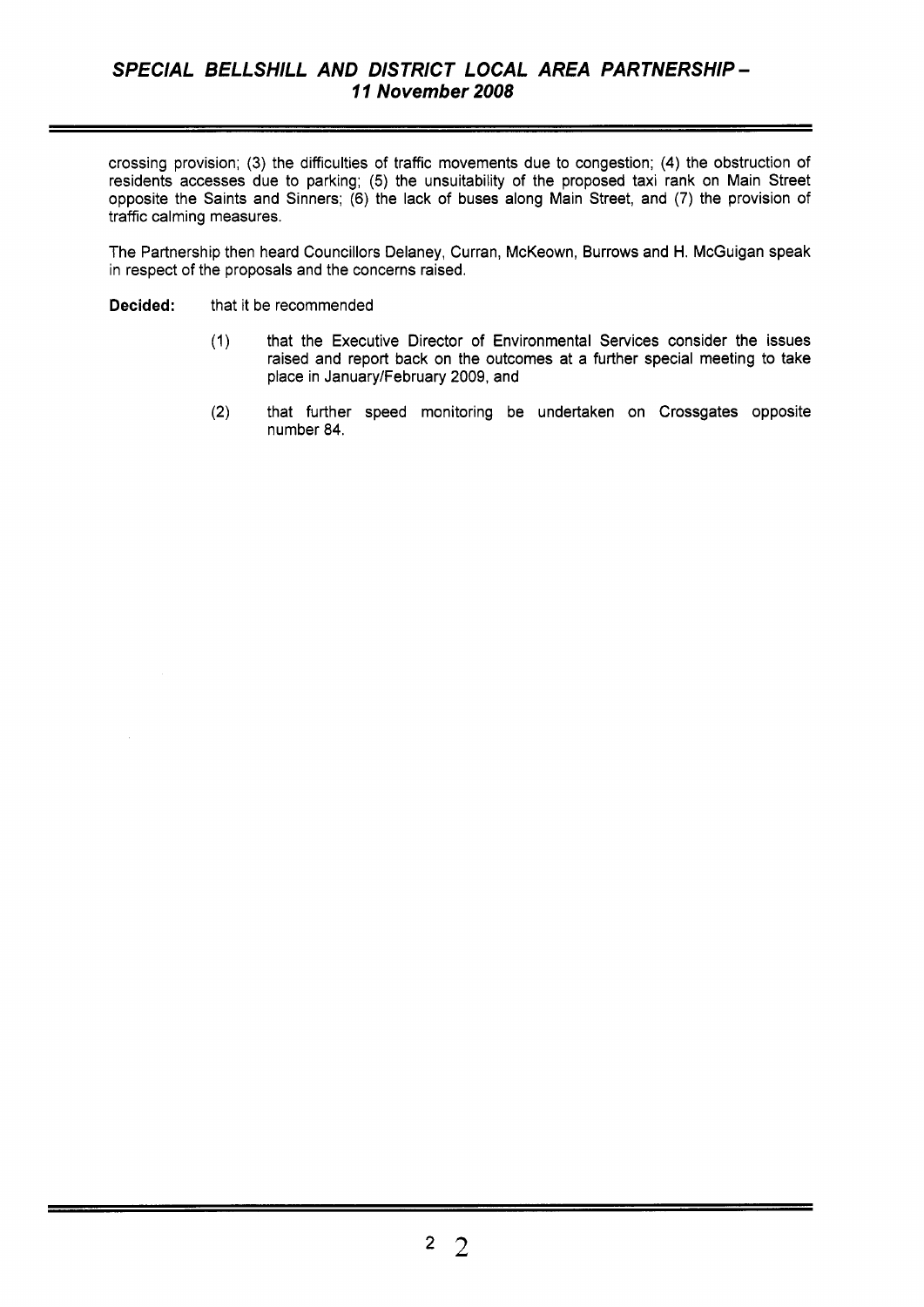# *SPECIAL BELLSHILL AND DISTRICT AREA* - **77** *November 2008*

# **Bellshill Academy, Bellshill, 11 November 2008 at 9.25 pm.**

# A Special Meeting of the **BELLSHILL AND DISTRICT AREA COMMITTEE**

#### **PRESENT**

Councillor Lyle, Convener; Councillors Burrows, Curran, Delaney, **H.** McGuigan and McKeown.

# **CHAIR**

Councillor Lyle (Convener) presided.

# **IN ATTENDANCE**

Administrative Officer (Committee and Civic Governance Services), Corporate Services; Local Regeneration Manager, Chief Executive's Office and Development Projects Team Leader; Traffic and Transportation Team Leader and Traffic Projects Technician, Environmental Services.

# **APOLOGIES**

Councillors J. Coyle and McCabe.

1. **DECLARATIONS OF INTEREST IN TERMS OF THE ETHICAL STANDARDS IN PUBLIC LIFE ETC (SCOTLAND) ACT 2000** 

**Decided:** the meeting noted that there were no declarations of interest.

#### 2. **CONSIDER RECOMMENDATION BY THE BELLSHILL AND DISTRICT LOCAL AREA PARTNERSHIP HELD ON 11 NOVEMBER 2008**

The Committee gave consideration to the recommendation made by the Bellshill and District Local Area Partnership at its special meeting held on 11 November 2008 and agreed the following:-

#### **BELLSHILL TOWN CENTRE ACTION PLAN** - **PROPOSED TRAFFIC MANAGEMENT PROPOSALS**

#### **Decided:**

- (1) that the Executive Director of Environmental Services consider the issues raised and report back on the outcomes at a further special meeting to take place in January/February 2009, and
- **(2)** that further speed monitoring be undertaken on Crossgates opposite number 84.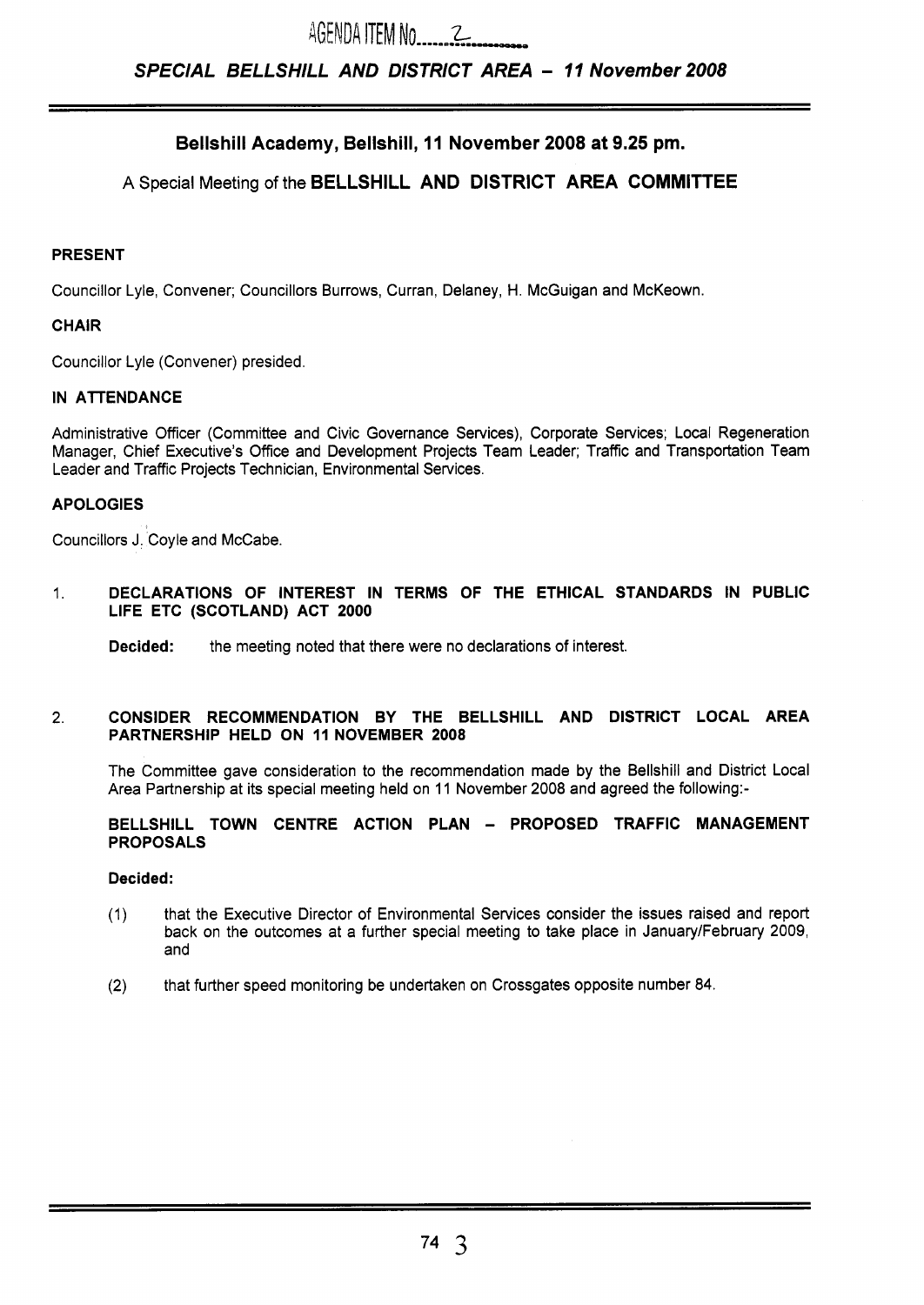# **Cardinal Newman High School, Bellshill, 11 December 2008 at 7 pm.**

# **A** Meeting of the **BELLSHILL AND DISTRICT LOCAL AREA PARTNERSHIP**

# **PRESENT**

Councillor Lyle, Convener; Councillors Burrows, Delaney, H. McGuigan and McKeown, North Lanarkshire Council; Tom Bryce, NHS Lanarkshire; Gerry MacMillan, Strathclyde Fire and Rescue, and Angus McPhail, Strathclyde Police.

#### **CHAIR**

Councillor Lyle (Convener) presided.

#### **IN ATTENDANCE**

Jean Anne Mcllwain, Administrative Officer (Committee and Civic Governance Services), Corporate Services; Matt Costello, Local Regeneration Manager, Chief Executive's Office; Alistair Crichton, Executive Director of Finance and Customer Services; Alison Clarke, Area Housing Manager, Kate Rocks, Community Social Work Manager (Bellshill) and Laura O'Neill, Mediation Co-ordinator, Housing and Social Work Services and Lorna Milligan, Development Officer, Learning and Leisure Services.

# **APOLOGIES**

Councillors J. Coyle, Curran, McCabe and McShannon, North Lanarkshire Council; Walter Baker, Bellshill and District Community Forum and Craig Shaw, Strathclyde Fire and Rescue.

#### **DECLARATIONS OF INTEREST IN TERMS OF THE ETHICAL STANDARDS IN PUBLIC LIFE ETC. (SCOTLAND) ACT 2000**

**1.** The Partnership noted that there were no declarations of interest.

#### **The Convener exercised his discretion to vary the Order of Business as hereinafter minuted.**

# **ESTATE BASED INITIATIVES**

- 2. There was submitted a report dated **11** December **2008** by the Executive Director of Housing and Social Work Services (1) advising that Estate Based Initiative funding for **2008/2009** of **f17,215** had been allocated for the Bellshill area and **f6,834** for the Viewpark area; **(2)** proposing that the funding for the Bellshill area be used for (a) the installation of CCTV monitoring equipment for Unitas Court Sheltered Complex at a cost of approximately **f10,000,** and (b) erection and alterations to fencing at West End Drive Sheltered Complex at a cost of approximately £7,000, and (3) suggesting that, to maximise the delivery of projects in the Viewpark area, a contribution of **f6,834** be made to the local Development Programme in respect of (a) environmental improvements at First Avenue; (b) fencing alterations at Juniper Road/Burnhead Street, and (c) environmental improvements at the former lock-up site at Myrtle Road.
	- **Decided:** that it be recommended to the Area Committee
		- (1) that the projects proposed for the Bellshill area be approved;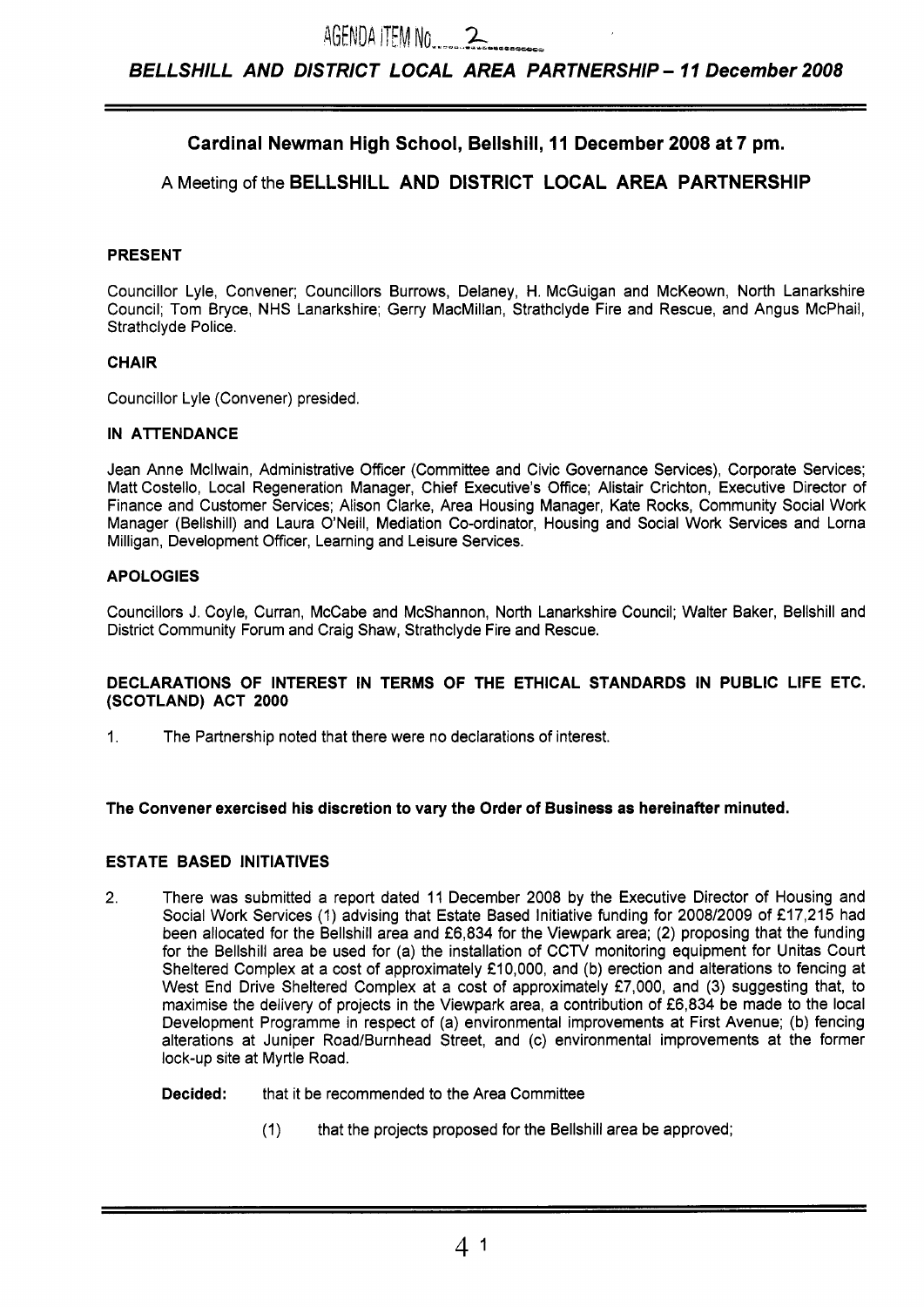- **(2)** that the proposed contribution from the Viewpark area funding to the Local Development Project be approved, and
- **(3)** that the content of the report be otherwise noted.

# **BURNHEAD SPORTS PITCH**

**3.** With reference to paragraph **12** of the Minute of the meeting of the Partnership held on **9** October **2008,** when it was agreed that consideration of a report dated **30** September **2008** by the Head of Community Information and Learning advising of the sums which had been expended on the changing rooms and the two pitches at Burnhead, totalling **f176,000,** be continued to the next meeting, the Partnership resumed consideration of the report.

**Decided:** that the report be noted.

# **LETTING CHARGES AND ACCESS TO NEW SCHOOL PREMISES**

**4.** With reference to paragraph **13** of the Minute of the meeting of the Partnership held on **9** October **2008,** when it was agreed that consideration of a report dated **11** September **2008** by the Head of Community Information and Learning advising of charges applied to school and community facility lets and the current usage and availability of John Paul II and Tannochside Primary Schools, be continued to the next meeting of the Partnership, the Partnership resumed consideration of the report.

Thereon, Lorna Milligan, Development Officer **(1)** advised that the pitch usage at John Paul II Primary School had increased to **84%** and that Wednesday evenings were no longer available for let; **(2)**  indicated that the pitch usage at Tannochside Primary School had increased to **89%,** gym usage had increased to **47%** and Wednesday evenings were no longer available for let, and (3) answered Members' questions thereon.

**Decided:** that the report be noted.

# **BUDGET CONSULTATION** - **SETTING OFTHE COUNCIL TAX AND GENERAL REVENUE BUDGET FOR 2009/2010**

5. The Executive Director of Finance and Customer Services provided a presentation on the Council's budget process and the public expenditure allocation process, and advised of **(1)** the Scottish Government's position; **(2)** the Council's Income and Expenditure position; (3) the Key Services funded by the Council; **(4)** the Indicative Revenue Budget for **2009/2010,** including efficiency savings; (5) additional cost pressures facing the Council, and **(6)** the key issues to be considered as part of the budget process.

Thereon, the Executive Director of Finance and Customer Services responded to questions.

**Decided:** that the presentation by the Executive Director of Finance and Customer Services be noted.

# **OVERVIEW OF NORTH LANARKSHIRE INTEGRATED ADDICTION SERVICE**

6. Rosie Kidd, Service Manager, and Margaret Allison, Locality Team Manager (Bellshill), NHS Lanarkshire, gave an overview of the North Lanarkshire Integrated Addiction Service and the local perspective and service provision in the Bellshill area, in particular **(1)** outlining the structure of the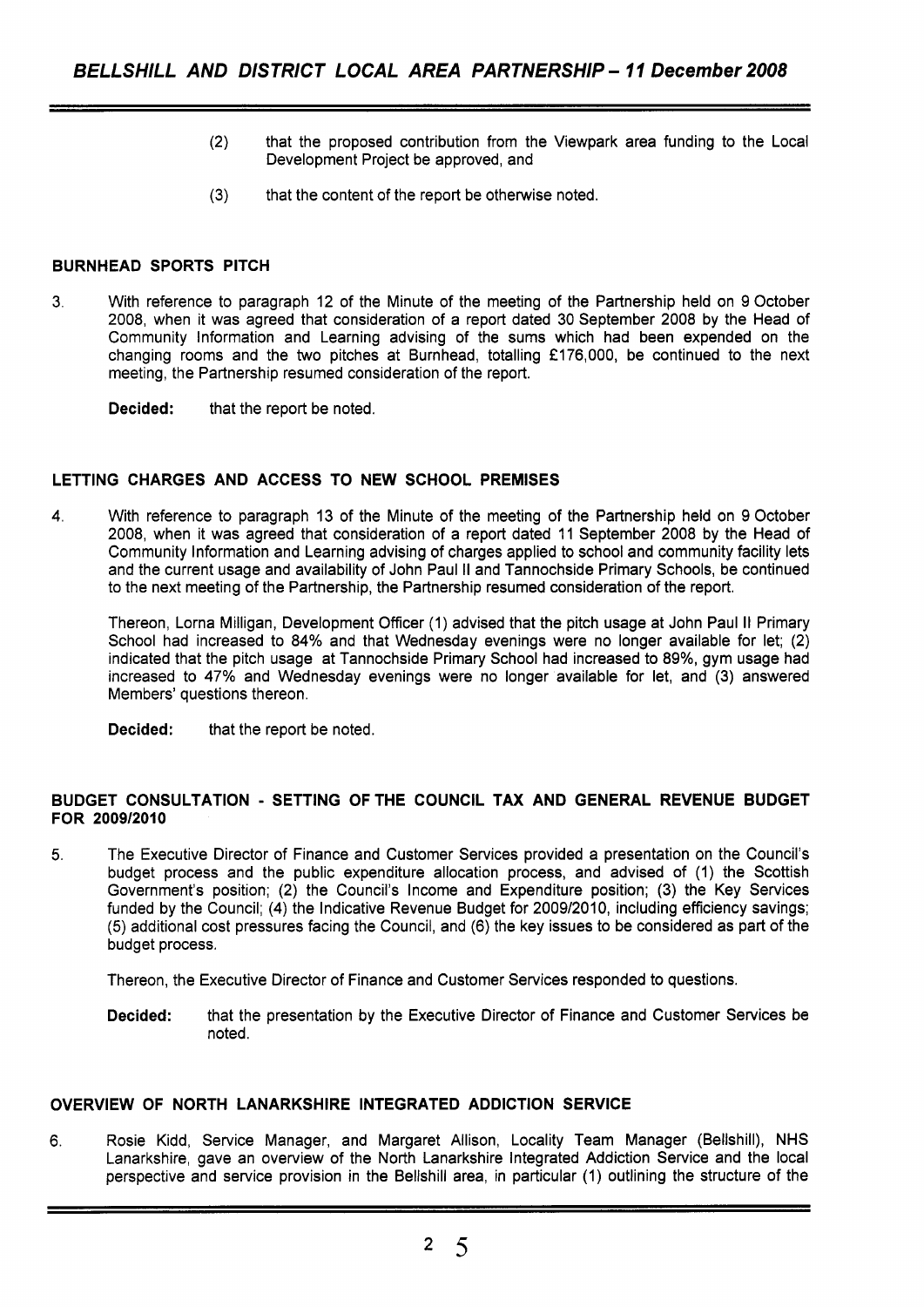Addiction Service and the services provided; (2) giving statistical information for the Bellshill Locality; (3) providing the reasons for prescribing Methadone; **(4)** setting out the scale of the problem in the Bellshill Locality in relation to alcohol, and (5) detailing the local priorities and outcomes.

Thereon, the representatives of NHS Lanarkshire responded to questions.

**Decided:** that the presentation details be noted.

## **BELLSHILL AND DISTRICT LOCAL AREA PARTNERSHlPlAREA COMMITTEE** - **MINUTES**

**7.** There were submitted the Minutes of the special meetings and meetings of the Bellshill and District Local Area Partnership and Area Committee held, respectively, on 8 September and 9 October 2008.

**Decided:** that the terms of the Minutes be noted.

#### **COMMUNITY COUNCIL MINUTES** - **BELLSHILL COMMUNITY COUNCIL**

8. There were submitted the Minutes of the meetings of Bellshill Community Council held on 17 September and 15 October 2008.

**Decided:** that the terms of the Minutes be noted.

## **BELLSHILL AND DISTRICT COMMUNITY FORUM** - **UPDATE**

**9.** There was submitted a report from Bellshill and District Community Forum on (1) the activities of the Forum since the last meeting of the Partnership, and (2) issues for consideration, including the regeneration of Viewpark Glen and Bellshill Traffic Management System.

Colin MacFarlane of Bellshill and District Community Forum then advised that Walter Baker, Chairman of the Forum, had recently resigned from this position.

Thereon, the Convener, on behalf of the Partnership, expressed regret at the resignation of the Chairman and appreciation of the work undertaken by him and his service to the community.

**Decided:** that the contents of the report be noted.

#### **NHS LANARKSHIRE** - **NORTH COMMUNITY HEALTH PARTNERSHIP** - **BELLSHILL LOCALITY**

10. There was submitted a report (docketed) dated 14 November 2008 by Tom Bryce, General Manager, NHS Lanarkshire (1) advising that the new Bellshill Community Health Clinic would be operational by Monday, 15 December 2008; **(2)** indicating that the refurbishment of Viewpark Health Centre, which had been taking place over the last three months, was due for completion in December 2008, and (3) outlining various initiatives that had taken place within the Bellshill locality.

Thereon, Tom Bryce was heard in supplement to his report.

**Decided:** that the position be noted.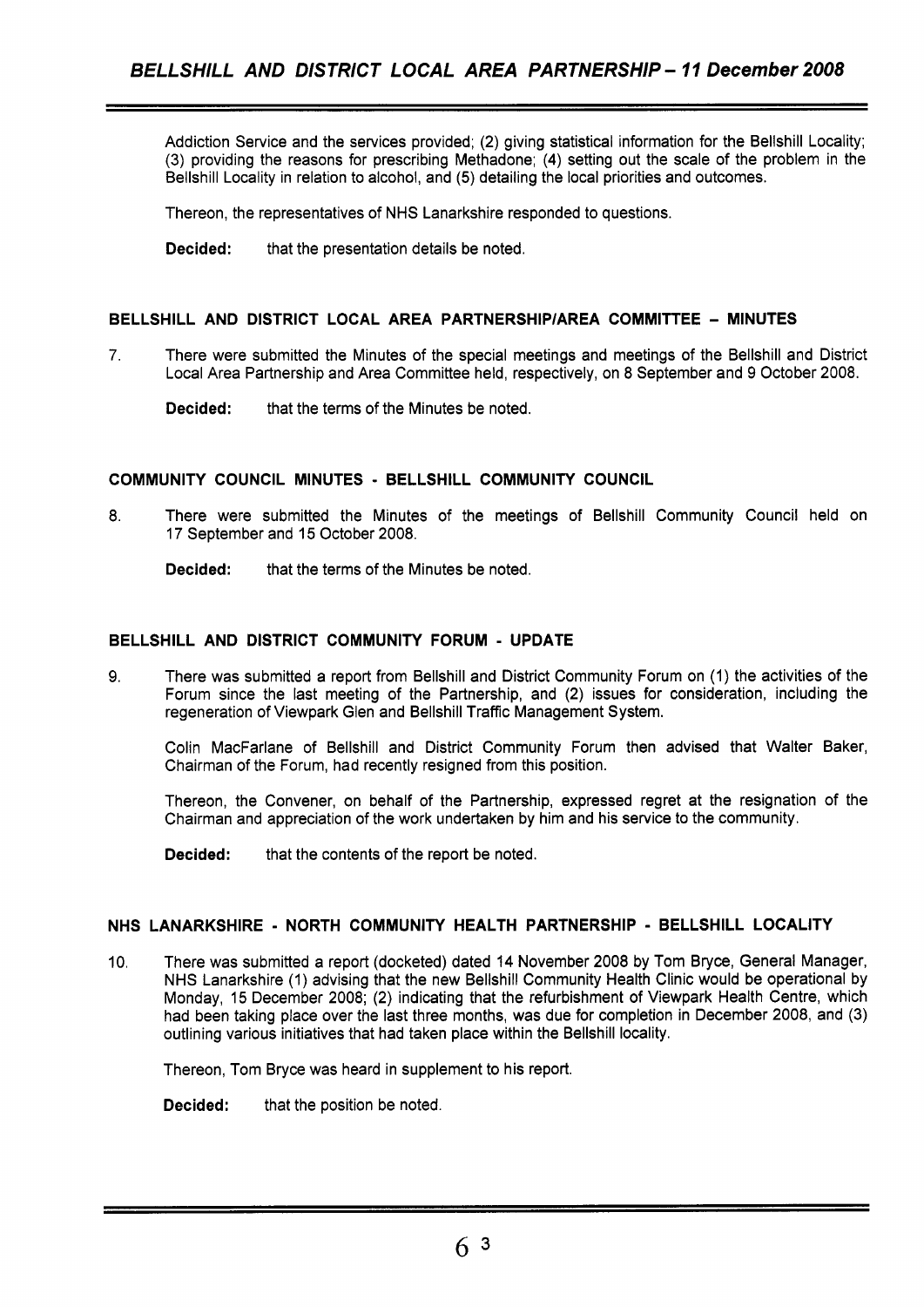#### **JOINT COMMUNITY SAFETY REPORT**

11. There was submitted a joint report (docketed) dated 10 December 2008 by Housing and Social Work Services, Strathclyde Police and Strathclyde Fire and Rescue (1) advising of initiatives and measures taken to minimise the levels of crime within the Bellshill and District area, and (2) providing statistical information in respect of the three partners.

Thereon, the Partnership heard Gerry MacMillan, Strathclyde Fire and Rescue, Laura O'Neill, Mediation Co-ordinator and Angus McPhail, Strathclyde Police, in supplement to the report and in response to Members' questions.

**Decided:** that the contents of the report be noted.

# **LOCAL DEVELOPMENT PROGRAMME**

# **(1) UPDATE**

12. With reference to paragraph 7 of the Minute of the meeting of the Partnership held on 9 October 2008, there was submitted a report (docketed) dated 12 November 2008 by the Head of Planning and Development (1) advising of the progress made in completing the projects contained within the Local Development Programme for 2008/2009 for the Bellshill and District area, and (2) indicating that proposals for the 2009/2010 Programme would be submitted to the next meeting of the Partnership for consideration.

#### **Decided:**

- (1) that the progress in delivering the projects or alterations to the 2008/2009 Programme be reported to future meetings of the Bellshill and District Local Area Partnership;
- (2) that it be noted that proposals for the 2009/2010 Local Development Programme would be submitted for consideration to the next meeting of the Partnership, and
- (3) that the position be otherwise noted.

#### **(2) KING GEORGE V PARK, MOSSEND**

13. With reference to paragraph 7 of the Minute of the meeting of the Partnership held on 9 October 2008, when it was agreed that a report on the regeneration of the King George V Park, Mossend be submitted to the next meeting of the Partnership, there was submitted a report (docketed) dated 11 November 2008 by the Head of Planning and Development (1) advising of work which had been undertaken by the Council since 2005 in the King George V Park, Holytown Road, Mossend; (2) indicating that there was the possibility that vandalism within the Park would increase in the future as a result of the closure of the Bowling Club within the Park, and (3) seeking that consideration be given to the inclusion of the King George V Park on the list of potential projects for the Local Development Programme for 2009/2010 with the possibility of the contribution being made to the Town Parks Initiative for the provision of benches, litter bins and additional planting.

Thereon, Councillor Delaney advised that the Scottish Soft Tennis Association was currently considering locating their headquarters at the Bowling Club site.

**Decided:** that the King George V Park, Holytown Road, Mossend be included on the list of potential projects for inclusion in the Local Development Programme for 2009/2010, to be considered at the next meeting of the Partnership.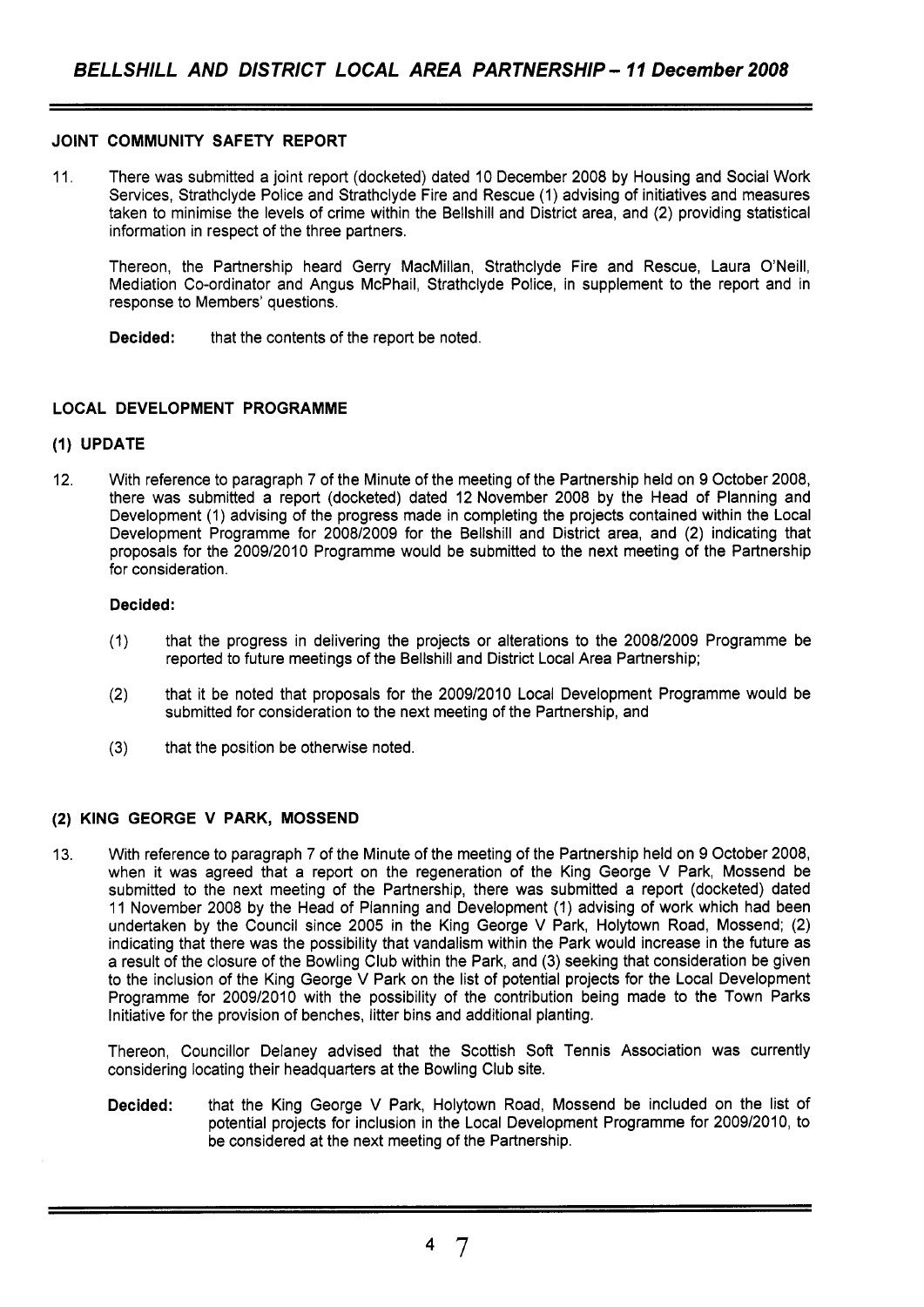# **BELLSHILL TOWN CENTRE ACTION PLAN UPDATE**

14. With reference to paragraph 10 of the Minute of the meeting of the Partnership held on 9 October 2008, there was submitted a report dated 5 November 2008 by the Head of Planning and Development (1) updating the Partnership on the progress made in relation to the Bellshill Town Centre Action Plan; (2) indicating that phases 1 and 2 of the project were now complete; (3) pointing out that Fountain Support Services, the contractor undertaking Phase 3 of the Streetscape Work, had been undertaking site survey work and were carrying out a CCTV survey of the sewers prior to commencing work in January 2009, when the site compound would be set up off Emma Jay Road, and (4) advising that the contract would be implemented over a 12 month period and represented an investment of  $£1.8m$ .

Thereon, Matt Costello, Local Regeneration Manager, advised that he had been informed that there had been a delay in undertaking the survey work, which was taking place overnight to avoid disruption; that the CCTV survey would now take place in January, and that the site compound was being set up now to enable work to commence immediately in January 2009.

Thereafter, the Convener (1) referred to a request from the Bellshill and District Community Forum that parking be provided on Hamilton Road, Bellshill; (2) indicated that, in his opinion, this would not resolve the problems in this area, and (3) advised that the elected Members would be meeting soon to discuss solutions for the traffic problems within Bellshill Town Centre prior to the Special Meeting of the Partnership to be held in February 2009.

**Decided:** that the progress made on the Bellshill Town Centre Action Plan be noted.

# **DATE, TIME AND VENUE OF NEXT MEETING**

15. The next meeting of the Partnership is scheduled to take place on Thursday, 19 February 2009 at 2 pm within Burnhead Community Centre, Burnhead Street, Viewpark.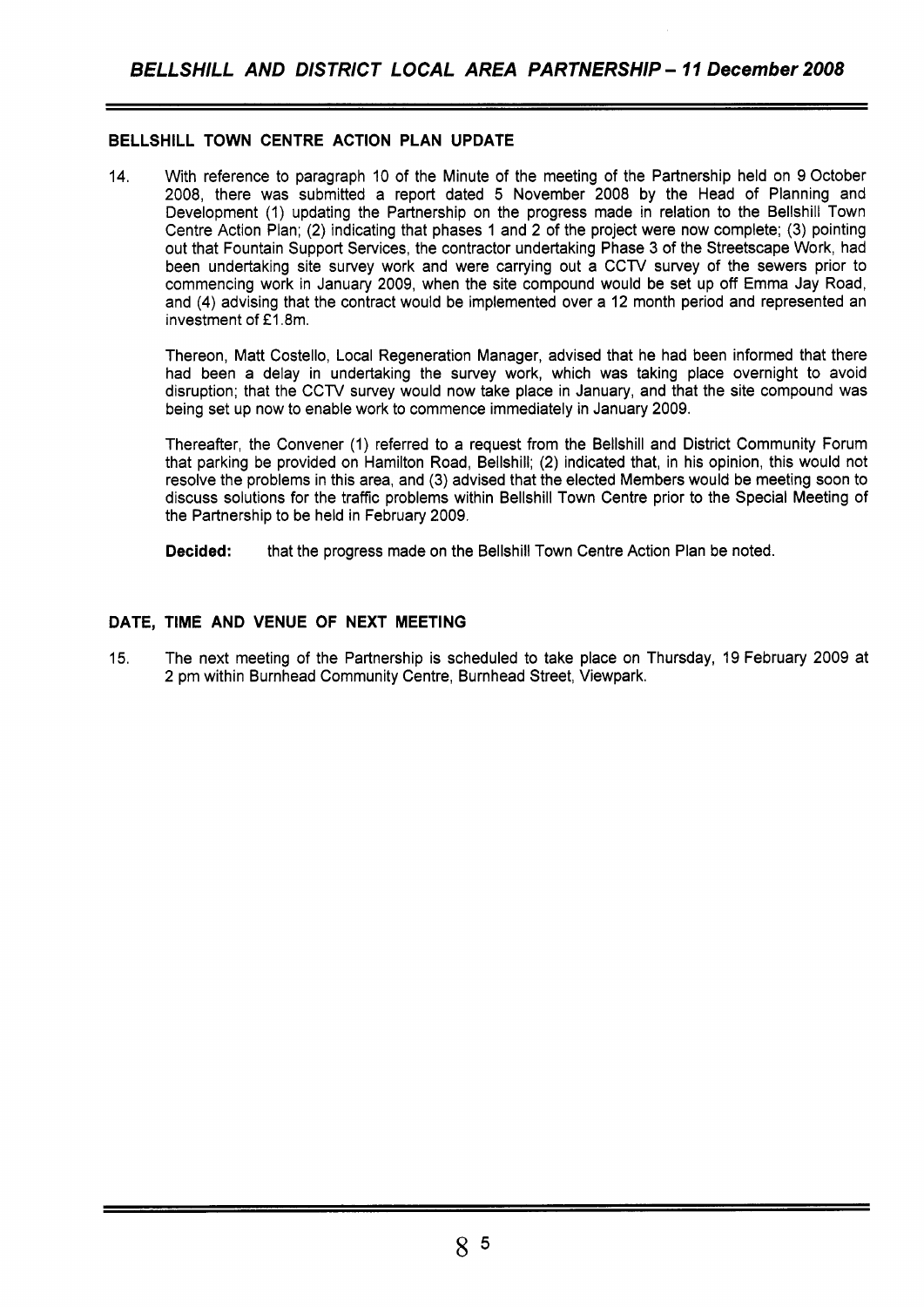# **Bellshill, 11 December 2008 at 8.50 pm.**

# **A** Meeting of the **BELLSHILL AND DISTRICT AREA COMMITTEE**

# **PRESENT**

Councillor Lyle, Convener; Councillors Burrows, Delaney, H. McGuigan and McKeown.

# **CHAIR**

Councillor Lyle (Convener) presided.

# **IN ATENDANCE**

Administrative Officer (Committee and Civic Governance Services), Corporate Services; Local Regeneration Manager, Chief Executive's Office; Mediation Co-ordinator, Housing and Social Work Services and Development Officer, Learning and Leisure Services.

#### **APOLOGIES**

Councillors J. Coyle, Curran, McCabe and McShannon.

~ ~ ~

# 1. **DECLARATIONS OF INTEREST IN TERMS OF THE ETHICAL STANDARDS IN PUBLIC LIFE ETC (SCOTLAND) ACT 2000**

**Decided:** the meeting noted that there were no declarations of interest.

#### **2. CONSIDER RECOMMENDATIONS BY THE BELLSHILL AND DISTRICT LOCAL AREA PARTNERSHIP HELD ON 11 DECEMBER 2008**

The Committee gave consideration to the recommendations made by the Bellshill and District Local Area Partnership at its meeting held on 11 December 2008 and agreed in respect of each item, the following:-

#### **The Convener exercised his discretion to vary the Order of Business as hereinafter minuted.**

# (1) **ESTATE BASED INITIATIVES**

## **Decided:**

- (1) that the projects proposed for the Bellshill area be approved;
- **(2)** that the proposed contribution from the Viewpark area funding to the Local Development Project be approved, and
- **(3)** that the content of the report be otherwise noted.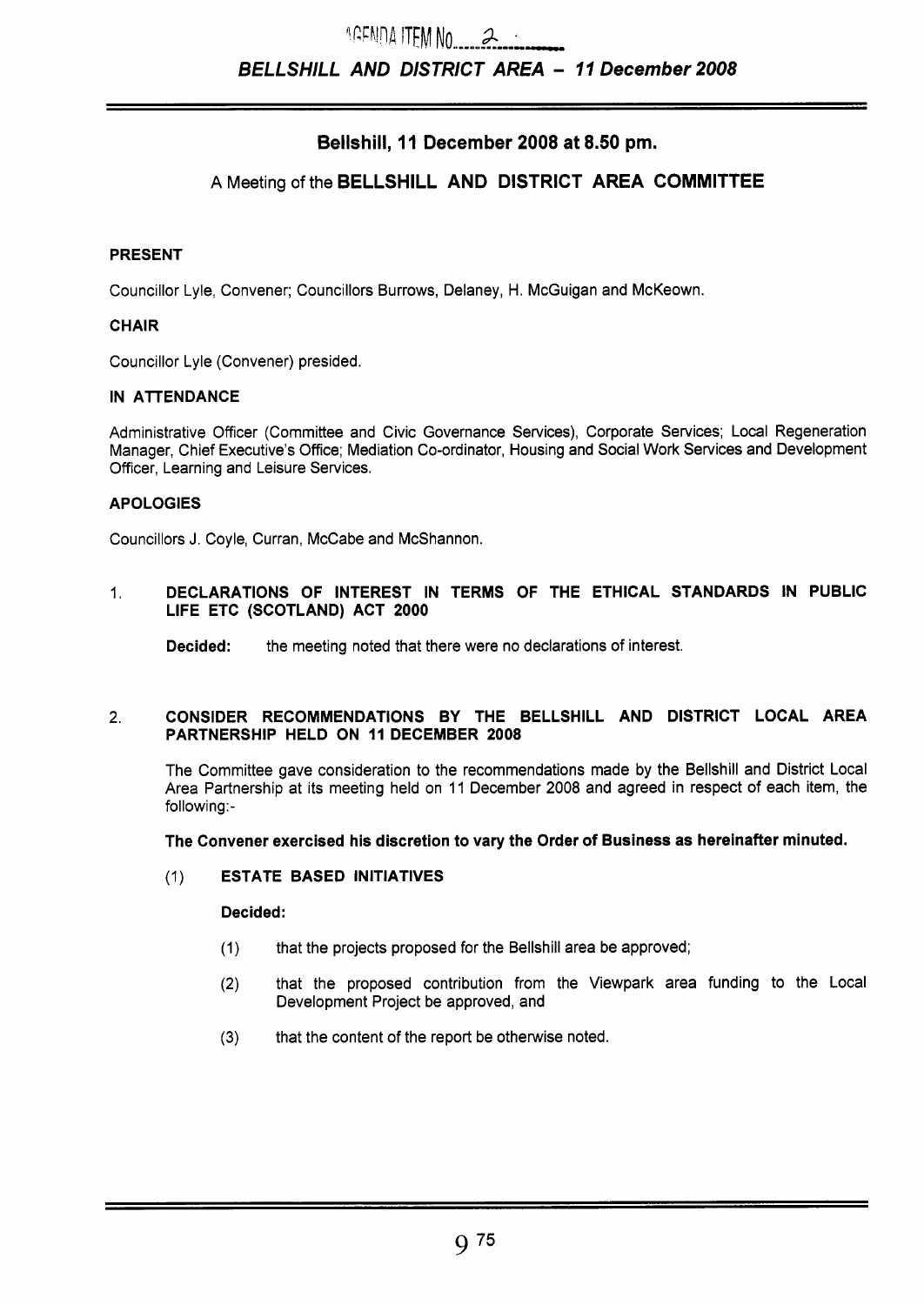#### (2) BURNHEAD SPORTS PITCH

Decided: that the report be noted.

## **(3)** LETTING CHARGES AND ACCESS TO NEW SCHOOL PREMISES

Decided: that the report be noted.

# (4) BUDGET CONSULTATION - SETTING OFTHE COUNCIL TAX AND GENERAL REVENUE BUDGET FOR 2009/2010

Decided: that the presentation by the Executive Director of Finance and Customer Services be noted.

#### (5) OVERVIEW OF NORTH LANARKSHIRE INTEGRATED ADDICTION SERVICE

Decided: that the presentation details be noted.

(6) BELLSHILL AND DISTRICT LOCAL AREA PARTNERSHIPIAREA COMMITTEE - MINUTES

Decided: that the terms of the Minutes be noted.

# **(7)** COMMUNITY COUNCIL MINUTES - BELLSHILL COMMUNITY COUNCIL

Decided: that the terms of the Minutes be noted.

#### **(8)** BELLSHILL AND DISTRICT COMMUNITY FORUM - UPDATE

Decided: that the contents of the report be noted.

# **(9)** NHS LANARKSHIRE - NORTH COMMUNITY HEALTH PARTNERSHIP - BELLSHILL LOCALITY

Decided: that the position be noted.

# (10) JOINT COMMUNITY SAFETY REPORT

Decided: that the contents of the report be noted.